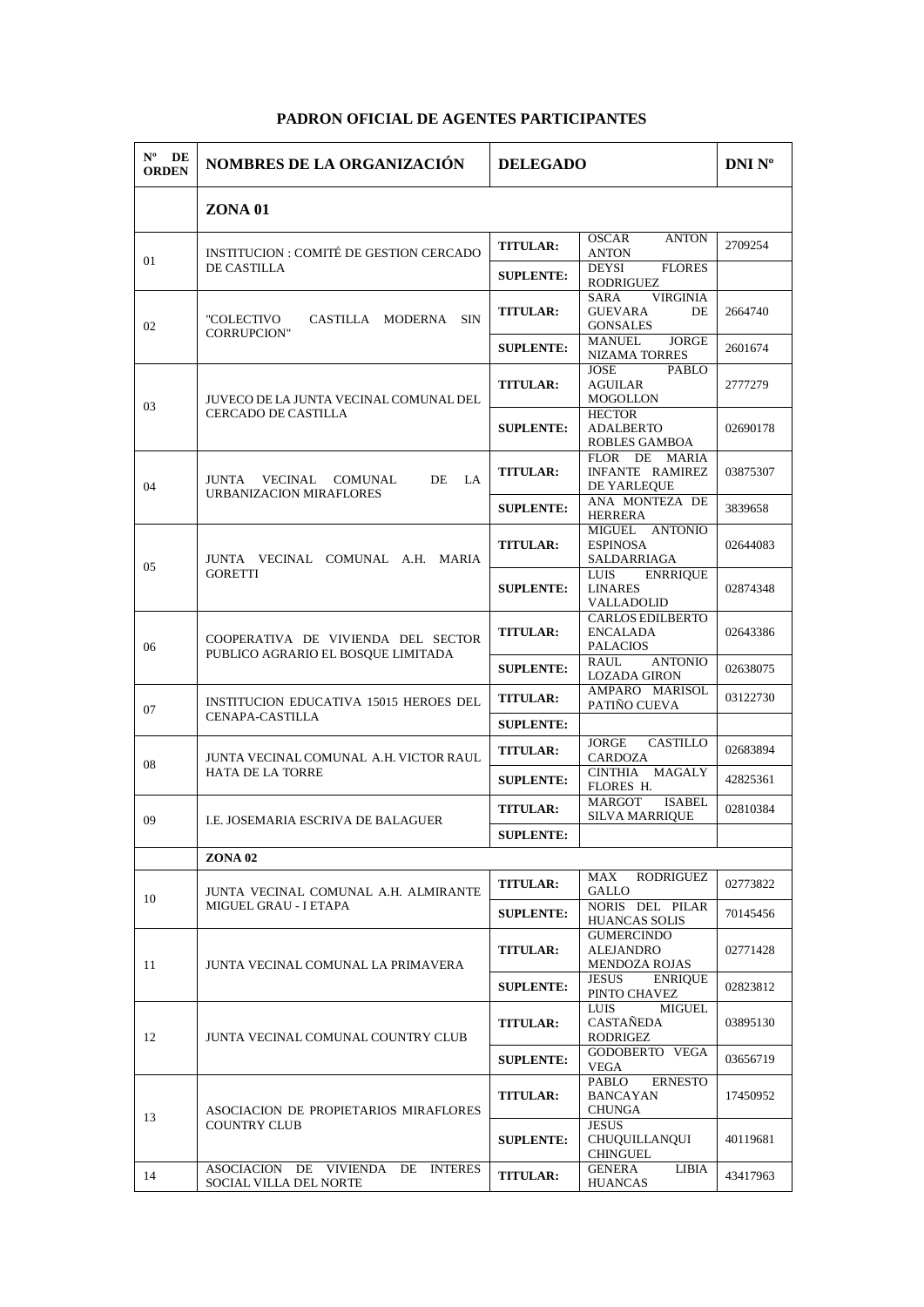|    |                                                                                  | <b>SUPLENTE:</b> |                                                                |          |
|----|----------------------------------------------------------------------------------|------------------|----------------------------------------------------------------|----------|
| 15 | COMITÉ ELECTORAL DEL A.H. SAN VALENTIN                                           | <b>TITULAR:</b>  | JOSE<br><b>GIRON</b><br><b>CAMACHO</b>                         | 02671781 |
|    |                                                                                  | <b>SUPLENTE:</b> | MARITZA<br><b>CALLE</b><br><b>SEMBRERA</b>                     | 03367196 |
|    | <b>ZONA 03</b>                                                                   |                  |                                                                |          |
| 16 | JUNTA VECINAL COMUNAL A.H. VALLE LA<br>ESPERANZA I Y II ETAPA                    | <b>TITULAR:</b>  | <b>PAOLA</b><br>GINA<br><b>BENITES</b><br>FERDANDEZ            | 41083543 |
|    |                                                                                  | <b>SUPLENTE:</b> | <b>JUDI</b><br><b>PAOLA</b><br>SERNAQUE CHUICA                 | 47300817 |
| 17 | JUNTA VECINAL COMUNAL A.H. NUEVO<br>HORIZONTE                                    | <b>TITULAR:</b>  | VILMA<br>LUJAN<br>MAZA                                         | 02775545 |
|    |                                                                                  | <b>SUPLENTE:</b> | EMERSON MARTIN<br><b>VILELA AVILA</b>                          | 42107234 |
|    |                                                                                  | <b>TITULAR:</b>  | JAIME<br><b>YOEL</b><br><b>JIMENEZ CHINCHAY</b>                | 03364420 |
| 18 | JUNTA VECINAL COMUNAL A.H. VIRGEN DE LA<br>PAZ                                   | <b>SUPLENTE:</b> | <b>CARMEN</b><br>MARY<br><b>HUANCAS</b><br><b>CHOQUEHUANCA</b> | 47256356 |
| 19 | CENTRAL DE<br><b>PROMOCION</b><br>Y<br>COMITE                                    | <b>TITULAR:</b>  | WILDER M. FARFAN<br><b>TARQUE</b>                              | 02776590 |
|    | DESARROLLO DEL A.H. TACALA                                                       | <b>SUPLENTE:</b> | <b>BRENDA</b><br>U.<br><b>ESCARATE GARCIA</b>                  | 40910392 |
| 20 | JUNTA<br>VECINAL<br>COMUNAL<br>DE<br>LA.<br>URBANIZACION FELIPE COSSIO DEL POMAR | <b>TITULAR:</b>  | <b>ERNESTO</b><br><b>MAURICIO</b><br>CASTILLO                  | 02615374 |
|    |                                                                                  | <b>SUPLENTE:</b> | MARIA DE LA CRUZ<br><b>FARFAN SOLANO</b>                       | 02647564 |
|    | ASOCIACION AGROPECUARIA QUEBRADA DEL<br>GALLO                                    | <b>TITULAR:</b>  | ALBERTO MARTIN<br>CORNEJO ZAPATA                               | 41621039 |
| 21 |                                                                                  | <b>SUPLENTE:</b> | DEIVIS SAAVEDRA<br><b>ORDINOLA</b>                             | 46201377 |
| 22 | COMUNIDAD LOCAL DE ADMINISTRACION DE<br>SALUD CLAS CAYETANO HEREDIA              | <b>TITULAR:</b>  | SOCORRO VERA DE<br><b>VASQUEZ</b>                              | 02846745 |
|    |                                                                                  | <b>SUPLENTE:</b> | <b>NESTOR</b><br><b>LUIS</b><br><b>CASTRO CALDERON</b>         | 44177152 |
|    | <b>ZONA 04</b>                                                                   |                  |                                                                |          |
|    | JUNTA VECINAL COMUNAL A.H. CIUDAD DEL<br><b>NIÑO</b>                             | <b>TITULAR:</b>  | <b>JANEE</b><br>LOPEZ<br><b>CORDOVA</b>                        | 41398434 |
| 23 |                                                                                  | <b>SUPLENTE:</b> | <b>HILTON</b><br><b>VALDIR</b><br>MANCHAY<br>CORDOVA           | 45154345 |
| 24 | JUNTA VECINAL COMUNAL A.H. ALAS<br><b>PERUANAS</b>                               | <b>TITULAR:</b>  | <b>FRANKLIN</b><br>AUGUSTO AGURTO<br>HUANCAS                   | 43454735 |
|    |                                                                                  | <b>SUPLENTE:</b> | LAUDINA<br>ALGARATE<br>MONTALVAN                               | 43565031 |
|    | JUNTA VECINAL COMUNAL A.H.LOS JARDINES                                           | <b>TITULAR:</b>  | ROSA<br><b>MARLENY</b><br>MESA GIL                             | 80222286 |
| 25 |                                                                                  | <b>SUPLENTE:</b> | LUZ<br><b>MARIA</b><br><b>GUEVARA</b><br>MONDRAGON             | 80677758 |
|    | JUNTA VECINAL COMUNAL A.H. SAGRADO<br><b>CORAZON DE JESUS</b>                    | <b>TITULAR:</b>  | <b>CRUZ</b><br>WILMER<br><b>QUINDE</b>                         | 42803661 |
| 26 |                                                                                  | <b>SUPLENTE:</b> | <b>SANTOS</b><br><b>HUAMAN</b><br><b>REYES</b>                 | 03366044 |
| 27 | JUNTA VECINAL COMUNAL A.H. MADRE<br>TERESA DE CALCUTA II ETAPA                   | <b>TITULAR:</b>  | MARLENY<br>ORDINOLA FLORES                                     | 10610970 |
|    |                                                                                  | <b>SUPLENTE:</b> | <b>TOCTO</b><br>ISAIAS<br><b>GUERRERO</b>                      | 03235998 |
| 28 | VECINAL<br>COMUNAL A.H.<br>SAN<br>JUNTA<br><b>FRANCISCO DE ASIS</b>              | <b>TITULAR:</b>  | CAROL SEMINARIO<br>RODRIGUEZ                                   | 46510491 |
|    |                                                                                  | <b>SUPLENTE:</b> | RENELMA<br><b>CRUZ</b><br><b>CORDOVA</b>                       | 80517016 |
| 29 | JUNTA VECINAL COMUNAL A.H. VILLA SOL                                             | <b>TITULAR:</b>  | <b>ESTELA</b><br><b>ALICIA</b><br>DOMINGUEZ<br><b>PINTADO</b>  | 03386442 |
|    |                                                                                  | <b>SUPLENTE:</b> | EMILIANA<br><b>CHINGUEL FLORES</b>                             | 03238340 |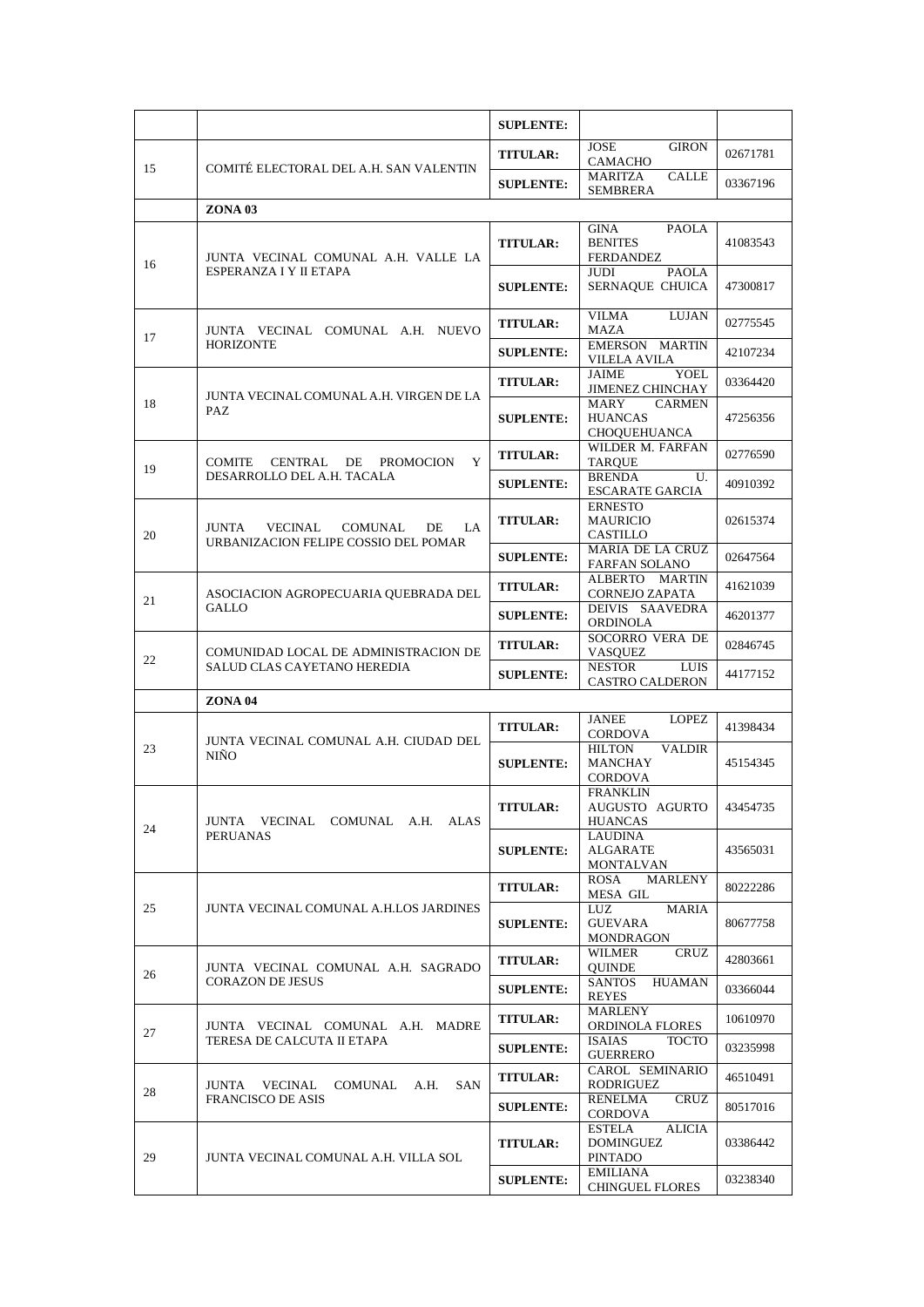| 30 | LOS<br>TENENCIA<br><b>GOBERNACION</b><br>A.H.                                            | <b>TITULAR:</b>  | <b>OSVER VELASQUEZ</b><br><b>YENOUE</b>                       | 40159380 |
|----|------------------------------------------------------------------------------------------|------------------|---------------------------------------------------------------|----------|
|    | <b>ALMENDROS</b>                                                                         | <b>SUPLENTE:</b> | JOSE<br><b>FERNANDO</b><br><b>TUME YENOUE</b>                 | 02650297 |
| 31 | COMITÉ DE GESTION DEL A.H. MADRE TERESA<br>DE CALCUTA                                    | <b>TITULAR:</b>  | <b>TAVARA</b><br>ZOILA<br><b>SANTOS</b>                       | 41626555 |
|    |                                                                                          | <b>SUPLENTE:</b> | <b>TALLEDO</b><br>IRIS<br>AGURTO                              | 42725275 |
| 32 | COMITÉ DE GESTION DE LA URBANIZACION<br><b>MIRAFLORES</b>                                | <b>TITULAR:</b>  | MARIA<br><b>ELENA</b><br><b>ARELLANO</b><br>AGURTO            | 03563775 |
|    |                                                                                          | <b>SUPLENTE:</b> | <b>ORTENCIA</b><br><b>ELISA</b><br>ADRIANZEN VIUDA<br>DE LAMA | 02648799 |
| 33 | LAS<br>TENENCIA<br><b>GOBERNACION</b><br>A.H.                                            | <b>TITULAR:</b>  | <b>AGUSTINA JIMENEZ</b><br><b>CORDOVA</b>                     | 02891956 |
|    | <b>MERCEDES</b>                                                                          | <b>SUPLENTE:</b> |                                                               |          |
| 34 | <b>COMITÉ</b><br>Y<br>CENTRAL DE<br><b>PROMOCION</b><br>DESARROLLO DEL A.H. LAS MERCEDES | <b>TITULAR:</b>  | MAXIMO<br><b>SERNAOUE</b><br><b>HERNANDEZ</b>                 | 02687491 |
|    |                                                                                          | <b>SUPLENTE:</b> | <b>SANTANA</b><br><b>ROJAS</b><br><b>MARTINEZ</b>             | 02820088 |
| 35 | ASOCIACION PRO-GESTION MEJORAMIENTO<br>DEL SERVICIO VIAL LOS 14 ASENTAMIENTOS            | <b>TITULAR:</b>  | <b>HERNANDO</b><br>ZEGARRA HUANCA                             | 80578806 |
|    | <b>SECTOR NOR ESTE DE CASTILLA</b>                                                       | <b>SUPLENTE:</b> | <b>TAVARA</b><br>ZOILA<br><b>SANTOS</b>                       | 41626555 |
| 36 |                                                                                          | <b>TITULAR:</b>  | <b>OSCAR</b><br><b>DAVID</b><br>RIBERA MIJA                   | 41106003 |
|    | ASOCIACION POPULAR VILLA UNIVERSITARIA                                                   | <b>SUPLENTE:</b> | <b>JOSE LUIS ARRAIZA</b><br><b>ALVARADO</b>                   | 44287599 |
|    | <b>ZONA 05</b>                                                                           |                  |                                                               |          |
| 37 | JUNTA<br>VECINAL COMUNAL<br>URB.<br><b>SAN</b><br><b>BERNARDO</b>                        | <b>TITULAR:</b>  | MARIA ORTENCIA<br><b>PALOMINO</b><br>PURIZAGA                 | 02677870 |
|    |                                                                                          | <b>SUPLENTE:</b> | <b>ELIZABETH</b><br>ROSA<br><b>RIVERA LEON</b>                | 2873809  |
|    | JUNTA VECINAL COMUNAL A.H.TALARITA                                                       | <b>TITULAR:</b>  | <b>JIMENEZ</b><br><b>DIANA</b><br><b>AGUILERA</b>             | 02801679 |
| 38 |                                                                                          | <b>SUPLENTE:</b> | <b>MILTON</b><br><b>JHON</b><br>REATEGUI RIVERA               | 44431848 |
|    | JUNTA VECINAL COMUNAL A.H. EL INDIO                                                      | <b>TITULAR:</b>  | <b>SULLON</b><br><b>ROMAN</b><br>GIRON                        | 02673541 |
| 39 |                                                                                          | <b>SUPLENTE:</b> | ELIAZAR OCTAVIO<br>TALLEDO FRANCO                             | 44235704 |
|    | Y<br>COMITÉ CENTRAL DE<br><b>PROMOCION</b><br>DESARROLLO A.H. 28 DE JULIO                | <b>TITULAR:</b>  | <b>JOSE LUIS JUAREZ</b><br><b>LITANO</b>                      | 02673108 |
| 40 |                                                                                          | <b>SUPLENTE:</b> | <b>HECTOR</b><br><b>JUAREZ</b><br>LITANO                      | 02809136 |
|    | COMITÉ<br>CENTRAL DE PROMO9CION<br>Y<br>DESARROLLO A.H. CAMPO POLO                       | <b>TITULAR:</b>  | <b>RISCO</b><br>CESAR<br><b>SANCHEZ</b>                       | 02672881 |
| 41 |                                                                                          | <b>SUPLENTE:</b> | <b>JACINTO</b><br>JOSE<br><b>MEJIA IMAN</b>                   | 02675974 |
|    | COMITÉ DE GESTION A.H. JUAN PABLO II                                                     | <b>TITULAR:</b>  | ZOSIMO<br><b>ENRIQUE</b><br>DE DIOS TUME                      | 02778622 |
| 42 |                                                                                          | <b>SUPLENTE:</b> | <b>UBALDINA</b><br>DEL<br>SOCORRO FIESTAS<br><b>FIESTAS</b>   | 02779356 |
| 43 | COMITÉ DE GESTION URB. SAN BERNARDO                                                      | <b>TITULAR:</b>  | <b>IRMA</b><br><b>YOVANI</b><br>TAVARA<br>CHAPILLIQUEN        | 02664296 |
|    |                                                                                          | <b>SUPLENTE:</b> | FLOR DE<br><b>MARIA</b><br><b>ESCOBAR LADINES</b>             | 03852598 |
| 44 | COMITÉ DE GESTION A.H. CAMPO POLO                                                        | <b>TITULAR:</b>  | <b>CRESCENCIANO</b><br>ENRIQUE SOSA DE<br>LA CRUZ             | 02884120 |
|    |                                                                                          | <b>SUPLENTE:</b> | DEBBIE<br><b>AMANDA</b><br>SEMINARIO<br>CRISANTO              | 02674486 |
|    |                                                                                          | <b>TITULAR:</b>  | <b>VICTOR</b><br><b>PAIVA</b><br><b>CHULLE</b>                | 43550406 |
| 45 | TENENCIA GOBERNACION A.H. CAMPO POLO                                                     | <b>SUPLENTE:</b> | JOSE<br><b>LUIS</b><br><b>PALACIOS</b><br>NAVARRO             | 41454304 |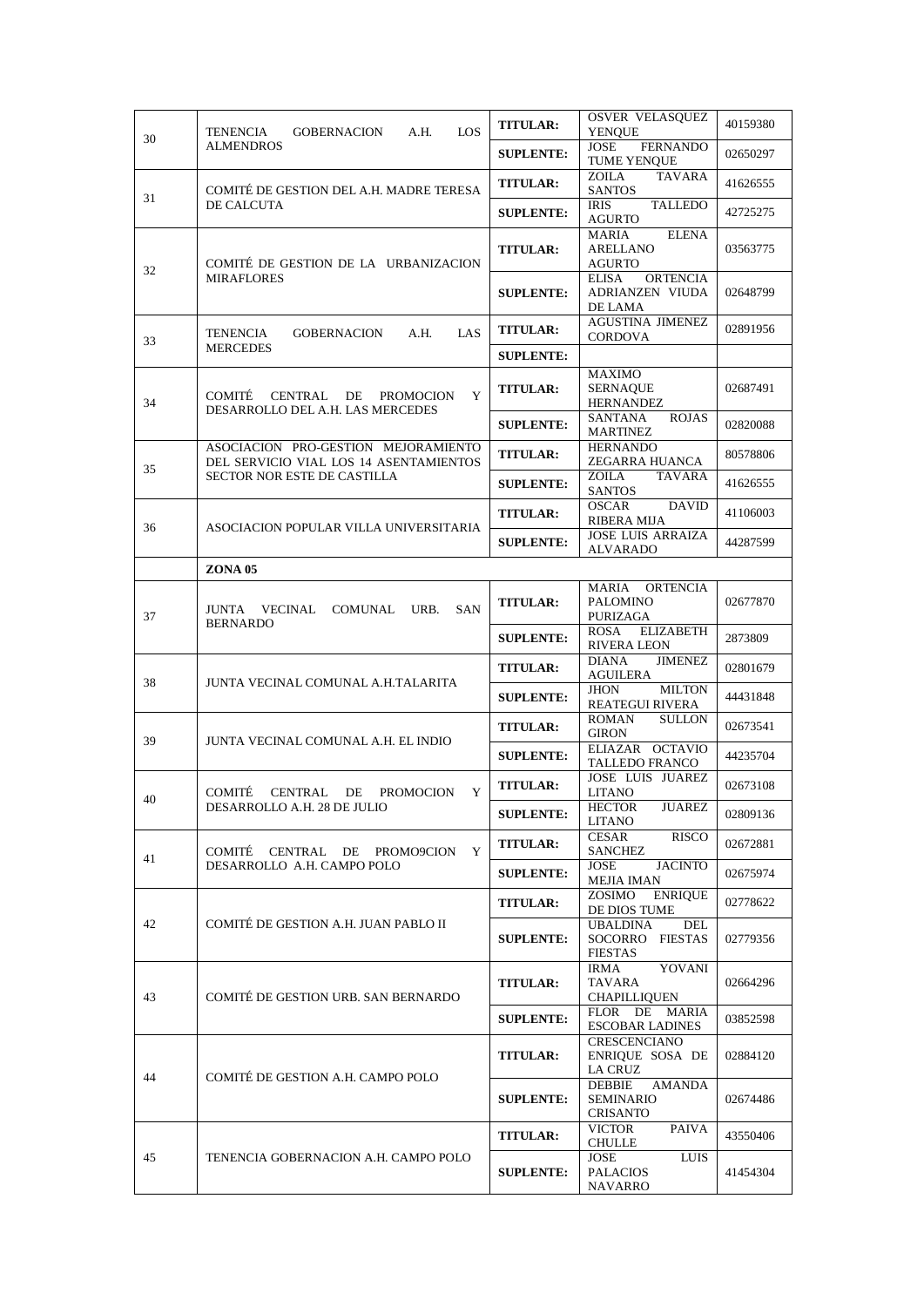| 46      | COMITÉ DE GESTION PRO PAVIMENTACION Y<br><b>VEREDAS</b><br>CALLE<br>LLOQUE<br>YUPANOUI-                                                             | <b>TITULAR:</b>  | VICTORIA<br>DEL<br>ROSARIO ESTRADA<br><b>PACHERRES</b>     | 02880765 |
|---------|-----------------------------------------------------------------------------------------------------------------------------------------------------|------------------|------------------------------------------------------------|----------|
|         | <b>LEONCIO PRADO</b>                                                                                                                                | <b>SUPLENTE:</b> | <b>MARTIN GERARDO</b><br><b>JIMENEZ CELI</b>               | 02840191 |
|         |                                                                                                                                                     | <b>TITULAR:</b>  | <b>JAIME</b><br>WILDER<br>YOPLA QUISPE                     | 26646092 |
| 47      | ESTABLECIMIENTO DE SALUD I-3 EL INDIO<br>COMITÉ<br>CENTRAL<br>DE<br><b>PROMOCION</b><br>Y<br>DESARROLLO<br>A.H.<br><b>MANUEL</b><br><b>GONZALES</b> | <b>SUPLENTE:</b> | <b>MANUEL</b><br><b>JESUS</b><br>RODAS RIVERA              | 02736206 |
| 48      |                                                                                                                                                     | <b>TITULAR:</b>  | FAUSTINO<br>PRIETO<br><b>VILLEGAS</b>                      | 02668180 |
|         | PARADA<br>COMITÉ DE GESTION CALLE LAS MARGARITAS                                                                                                    | <b>SUPLENTE:</b> |                                                            |          |
|         |                                                                                                                                                     | <b>TITULAR:</b>  | CARMEN<br><b>MARIA</b><br><b>GARCIA LOPEZ</b>              | 07833060 |
| 49      | <b>SAN BERNARDO</b><br>COMITÉ CENTRAL DE PROMOCION<br>Y                                                                                             | <b>SUPLENTE:</b> | <b>IVAN</b><br><b>PERCY</b><br><b>GUERRERO</b><br>ESPINOZA | 3854147  |
|         |                                                                                                                                                     | <b>TITULAR:</b>  | DEYVI<br><b>ADRIANO</b><br>NUÑEZ SANDOVAL                  | 02899247 |
| 50      | DESARROLLO A.H. JUAN PABLO II                                                                                                                       | <b>SUPLENTE:</b> | <b>EDUARDO</b><br>CASTILLO<br>CARDOZA                      | 02673274 |
| 51      | TENENCIA GOBERNACION A.H. CALIXTO                                                                                                                   | <b>TITULAR:</b>  | RICARDO JIMENEZ<br>CASTILLO                                | 02671206 |
|         | <b>BALAREZO</b>                                                                                                                                     | <b>SUPLENTE:</b> |                                                            |          |
|         | <b>ZONA 06</b>                                                                                                                                      |                  | <b>JOSE ABEL GOMEZ</b>                                     |          |
| 52      | JUNTA VECINAL COMUNAL C.P TERELA                                                                                                                    | <b>TITULAR:</b>  | <b>PANTA</b>                                               | 4144874  |
|         | JUNTA VECINAL COMUNAL C.P. SAN VICENTE                                                                                                              | <b>SUPLENTE:</b> | <b>ELIO</b><br><b>DANNY</b><br><b>GOMEZ RETO</b>           | 44657375 |
| 53      |                                                                                                                                                     | <b>TITULAR:</b>  | <b>SEGUNDO REMIGIO</b><br><b>BECERRA PEREZ</b>             | 32105491 |
|         | COMITÉ<br>CENTRAL DE<br>Y<br><b>PROMOCION</b>                                                                                                       | <b>SUPLENTE:</b> |                                                            |          |
| 54      |                                                                                                                                                     | <b>TITULAR:</b>  | RAUL<br><b>NAVARRO</b><br><b>SIANCAS</b>                   | 02675566 |
|         | DESARROLLO C.P. SAN RAFAEL                                                                                                                          | <b>SUPLENTE:</b> |                                                            |          |
| 55      | CENTRAL DE<br>COMITÉ<br><b>PROMOCION</b><br>Y<br>DESARROLLO C.P. CHAPAIRA                                                                           | <b>TITULAR:</b>  | WILIAN<br>LIDER<br>YARLEQUE<br><b>CORREA</b>               | 43779798 |
|         |                                                                                                                                                     | <b>SUPLENTE:</b> |                                                            |          |
|         |                                                                                                                                                     | <b>TITULAR:</b>  | <b>SEGUNDO</b><br><b>SILVA</b><br><b>INGA</b>              | 02834704 |
| 56      | SECRETARIA GENERAL C.P MIRAFLORES                                                                                                                   | <b>SUPLENTE:</b> | <b>FRANCISCO</b><br><b>BECERRA</b><br>YARLEQUE             | 02670209 |
| 57      |                                                                                                                                                     | <b>TITULAR:</b>  | <b>NEIL</b><br><b>LEOPOLDO</b><br>TORRES ALAMA             | 02871189 |
|         | TENENCIA GOBERNACION C.P EL PAPAYO                                                                                                                  | <b>SUPLENTE:</b> |                                                            |          |
| 58      | CONSEJO EDUCATIVO INSTITUCIONAL DE LA<br>I.E N° 14119 CASERIO RIO SECO<br>TENENCIA GOBERNACION C.P. SAN RAFAEL                                      | <b>TITULAR:</b>  | FELICIA<br>LABAN<br><b>SANTOS</b>                          | 03213544 |
|         |                                                                                                                                                     | <b>SUPLENTE:</b> | <b>ADRIANO</b><br><b>CHIROQUE MORE</b>                     | 02892386 |
| 59      |                                                                                                                                                     | <b>TITULAR:</b>  | NESTOR ORLANDO<br>MECHATO<br>LEZCANO                       | 02874168 |
|         |                                                                                                                                                     | <b>SUPLENTE:</b> |                                                            |          |
| 60      | COMITÉ DE GESTION DE DESARROLLO DE<br>AGUA POTABLE DEL CASERIO RIO SECO                                                                             | <b>TITULAR:</b>  | RAMON<br>CORONADO<br>VILLEGAS                              | 02679355 |
|         |                                                                                                                                                     | <b>SUPLENTE:</b> | <b>GABINO CHIROQUE</b><br>SANCHEZ                          | 02688516 |
| 61      | COMITÉ<br>CENTRAL DE<br>Y<br>PROMOCION<br>DESARROLLO C.P LA OBRILLA                                                                                 | <b>TITULAR:</b>  | <b>IVAN ROBESPIERRE</b><br><b>ANGELES</b>                  | 43957946 |
|         |                                                                                                                                                     | <b>SUPLENTE:</b> | JAIME<br><b>PULACHE</b><br>ORTIZ                           | 05642479 |
| ZONA 07 |                                                                                                                                                     |                  |                                                            |          |
| 62      | COMITÉ<br>CENTRAL<br>DE<br>Y<br>PROMOCION<br>DESARROLLO CASERIO SAN MARTIN                                                                          | <b>TITULAR:</b>  | DANIEL<br><b>SULLON</b><br><b>COVENAS</b>                  | 40189978 |